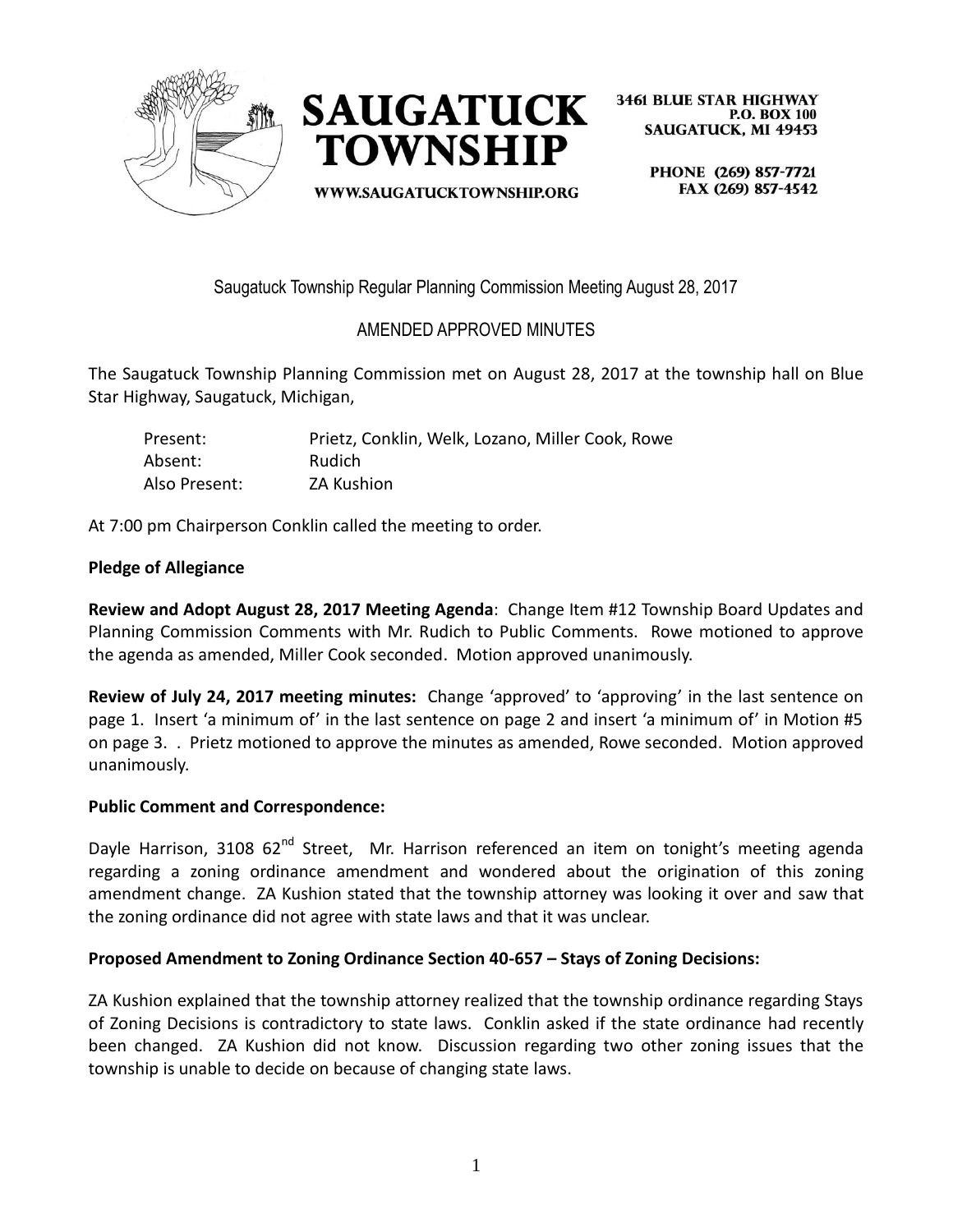## AMENDED APPROVED MINUTES

Marcia Perry, 6248 Blue Star Hwy, Ms. Perry stated that she has talked to an attorney regarding this ordinance amendment and he does not agree with what ZA Kushion was saying about the township law being in contradiction to the state law. She is wondering whose idea it was to change this ordinance and why was it brought up at this time. She thinks that this ordinance amendment would take away public protections.

Laura Judge, 6510 Oakwood Lane, Ms. Judge wondered where a copy of the ordinance amendment language can be found. ZA Kushion stated that he would e-mail Ms. Judge a copy of the ordinance amendment or that it can be found on the township website. Ms. Judge states that it sounds like the township is trying to make its existing ordinance more stringent than the state ordinance which she thinks should be allowable.

Conklin asked Lozano to read the current ordinance for the audience and then to read the new ordinance language.

Ms. Judge stated that she thinks the township would want a more stringent ordinance than the state and doesn't think the township would want a huge boat basin dug into a sand dune unless they know that the project will be a go.

Jon Helmrich, 3522 64<sup>th</sup> St, Mr. Helmrich encourages the board to continue with tabling this zoning ordinance amendment. He wonders why this amendment came up now and states that the timing of it seems interesting. He is also hoping that the township attorneys will share some precedents of other townships or municipalities that have made this type of zoning ordinance amendment.

Dayle Harrison, 3108 62<sup>nd</sup> St, Mr. Harrison thinks that the township will lose a lot of flexibility if the zoning ordinance amendment passes. He thinks that the zoning amendment should be tabled because the idea of the amendment took place when reviewing the North Shores project and so should be brought up again at a later time.

Rowe motioned to table the zoning ordinance amendment until the next Planning Commission meeting, Miller Cook seconded. Motion approved unanimously.

## **Request for Site Plan Review for a new 8,250 sq ft storage building at 3326 Blue Star Highway, Profile Properties, Inc, 03-20-010-023-00 and Request for Site Plan Review for a 1,800 sq. ft. addition to a storage building at 3293 Blue Star Highway, Profile Properties, Inc, 03-20-010-030-20**

Terry Brouwer, Profile Properties Inc., Mr. Brouwer reviewed the new storage building being built next to the existing storage facility on the west side of Blue Star Highway. The new building will be adjacent to the current building on the west side of Blue Star Highway and will have the same appearance and purpose as the current building. Conklin asked about the size of the new building versus the current building. Mr. Brouwer stated that the new building will be the same width as the current building but will be a little bit longer. The new building will be a climate controlled facility so will not have large exterior doors but will have interior doors. There will be no bathrooms or office space in the building.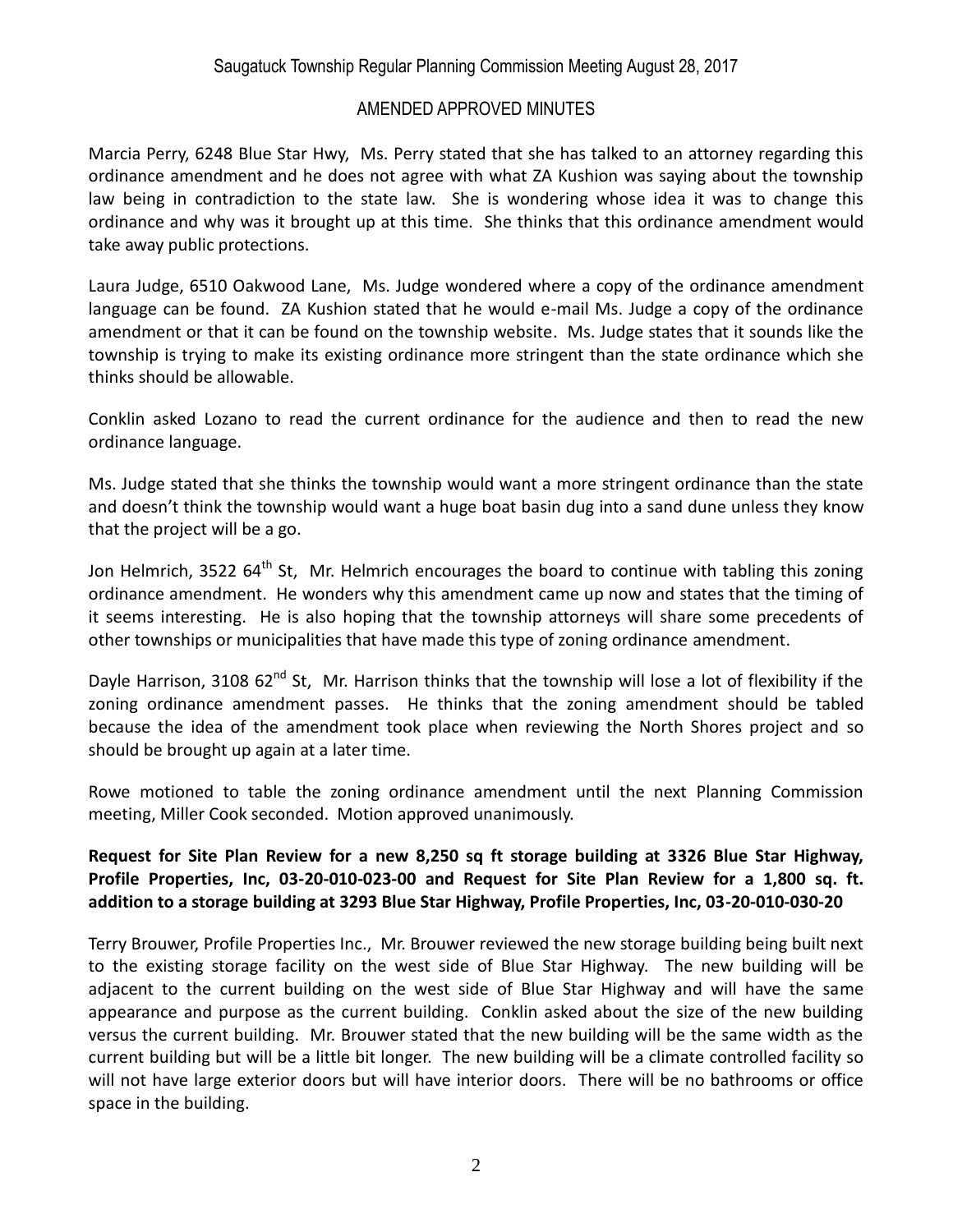## Saugatuck Township Regular Planning Commission Meeting August 28, 2017

#### AMENDED APPROVED MINUTES

ZA Kushion stated that the new building required a variance for a non-conforming use which was granted by the Zoning Board of Appeals. Discussion regarding lighting, fire department approval and wastewater.

Mr. Brouwer reviewed the addition to the existing storage building on the east side of Blue Star Highway. It will be traditional self-storage and will look the same as the building that will be added onto.

Rowe motioned to approve both applications with the two conditions suggested by the Zoning Administrator that any proposed lighting on either site must be approved by the Zoning Administrator before installation and that review and approval of the site plan from Saugatuck Township Fire District be obtained before a building permit is issued for either site, Miller Cook seconded. Motion approved unanimously.

**Request for Site Plan Review for a 9,600 sq ft storage building, an 11,520 sq ft storage building and a 3,840 sq ft office building, vacant property near NE corner of Blue Star Highway and the Douglas Exit on I-196, Al Blummaert, 03-20-021-025-00 and 03-20-021-026-00.**

ZA Kushion explained that because the former DEQ permit for this land has expired, the property owner will have to obtain a new DEQ permit before this request can be reviewed by the Planning Commission.

Rowe motioned to table this request until the next Planning Commission meeting, Welk seconded. Motion approved unanimously.

**Board Discussion:** ZA Kushion stated that he will be sending notices and/or making phone calls regarding the various items for sale in the commercial zoning district along Blue Star Highway which is only allowed as a special use. Conklin asked if the fire department could turn down the brightness of their LED sign. ZA Kushion stated that the fire department had planned on doing that.

Rowe motioned to adjourn at 7:40, Welk seconded. Motion approved unanimously.

**Next Planning Commission Meeting:** The next Planning Commission meeting will be on September 25, 2017.

Janna Rudich, Recording Secretary

\_\_\_\_\_\_\_\_\_\_\_\_\_\_\_\_\_\_\_\_\_\_\_\_\_\_\_\_\_\_\_